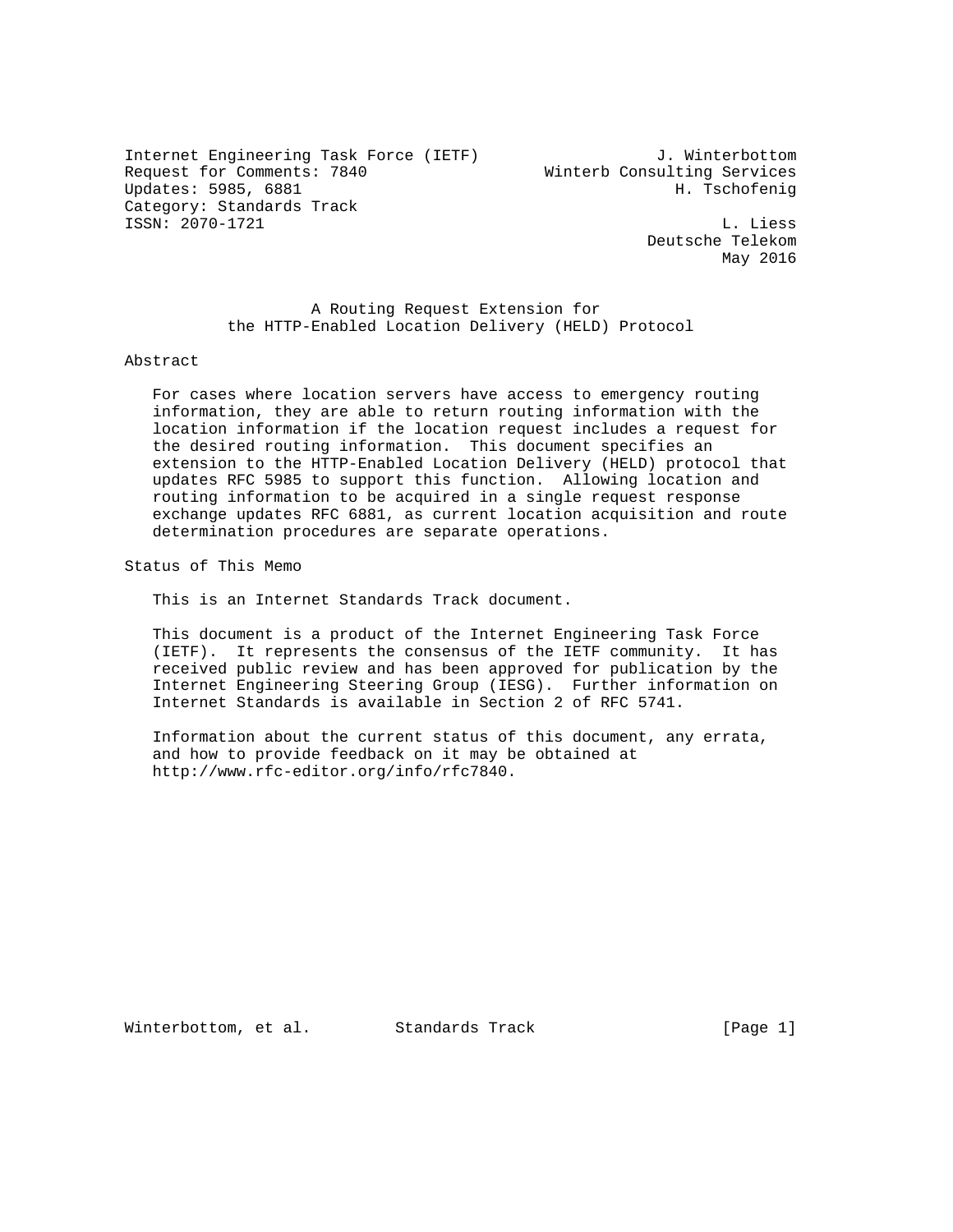### Copyright Notice

 Copyright (c) 2016 IETF Trust and the persons identified as the document authors. All rights reserved.

 This document is subject to BCP 78 and the IETF Trust's Legal Provisions Relating to IETF Documents (http://trustee.ietf.org/license-info) in effect on the date of publication of this document. Please review these documents carefully, as they describe your rights and restrictions with respect to this document. Code Components extracted from this document must include Simplified BSD License text as described in Section 4.e of the Trust Legal Provisions and are provided without warranty as described in the Simplified BSD License.

Table of Contents

|                                             |                                | Introduction                                                                                                                                         |  |                                                                             |  |  |  |  |  |  |  |  |  |  |  |  |  |  |     |
|---------------------------------------------|--------------------------------|------------------------------------------------------------------------------------------------------------------------------------------------------|--|-----------------------------------------------------------------------------|--|--|--|--|--|--|--|--|--|--|--|--|--|--|-----|
|                                             | 2.                             |                                                                                                                                                      |  |                                                                             |  |  |  |  |  |  |  |  |  |  |  |  |  |  | 3   |
|                                             | $\mathcal{E}$                  |                                                                                                                                                      |  |                                                                             |  |  |  |  |  |  |  |  |  |  |  |  |  |  | ζ   |
|                                             | 3.1. LoST Reuse Considerations |                                                                                                                                                      |  |                                                                             |  |  |  |  |  |  |  |  |  |  |  |  |  |  | 6   |
|                                             | $4$ .                          |                                                                                                                                                      |  |                                                                             |  |  |  |  |  |  |  |  |  |  |  |  |  |  | 6   |
|                                             | 5.                             | Modification to Phone BCP                                                                                                                            |  |                                                                             |  |  |  |  |  |  |  |  |  |  |  |  |  |  | 7   |
|                                             | б.                             |                                                                                                                                                      |  |                                                                             |  |  |  |  |  |  |  |  |  |  |  |  |  |  | - 8 |
|                                             | 7 <sub>1</sub>                 |                                                                                                                                                      |  |                                                                             |  |  |  |  |  |  |  |  |  |  |  |  |  |  | 10  |
|                                             | 8.                             |                                                                                                                                                      |  |                                                                             |  |  |  |  |  |  |  |  |  |  |  |  |  |  | 12  |
|                                             | 9.                             |                                                                                                                                                      |  |                                                                             |  |  |  |  |  |  |  |  |  |  |  |  |  |  | 12  |
|                                             | 1 N                            |                                                                                                                                                      |  |                                                                             |  |  |  |  |  |  |  |  |  |  |  |  |  |  | 13  |
| URN Sub-Namespace Registration for<br>10.1. |                                |                                                                                                                                                      |  |                                                                             |  |  |  |  |  |  |  |  |  |  |  |  |  |  |     |
|                                             |                                | $'urn: \text{i} \in f: \text{params}: \text{xml}: \text{ns}: \text{geopriv}: \text{held}: \text{ri} \text{'} \quad \ldots \quad \ldots \quad \ldots$ |  |                                                                             |  |  |  |  |  |  |  |  |  |  |  |  |  |  | 13  |
|                                             | 10.2.                          | XML Schema Registration                                                                                                                              |  |                                                                             |  |  |  |  |  |  |  |  |  |  |  |  |  |  | 13  |
|                                             | 11. References                 |                                                                                                                                                      |  |                                                                             |  |  |  |  |  |  |  |  |  |  |  |  |  |  | 14  |
|                                             |                                | Normative References                                                                                                                                 |  |                                                                             |  |  |  |  |  |  |  |  |  |  |  |  |  |  | 14  |
|                                             | 11.2.                          | Informative References                                                                                                                               |  |                                                                             |  |  |  |  |  |  |  |  |  |  |  |  |  |  | 14  |
|                                             | Acknowledgements               |                                                                                                                                                      |  |                                                                             |  |  |  |  |  |  |  |  |  |  |  |  |  |  | 15  |
|                                             | Authors' Addresses             |                                                                                                                                                      |  | المتناول والمتناول والمتناول والمناول والمناول والمناول والمناول والمناولين |  |  |  |  |  |  |  |  |  |  |  |  |  |  | 16  |
|                                             |                                |                                                                                                                                                      |  |                                                                             |  |  |  |  |  |  |  |  |  |  |  |  |  |  |     |

Winterbottom, et al. Standards Track [Page 2]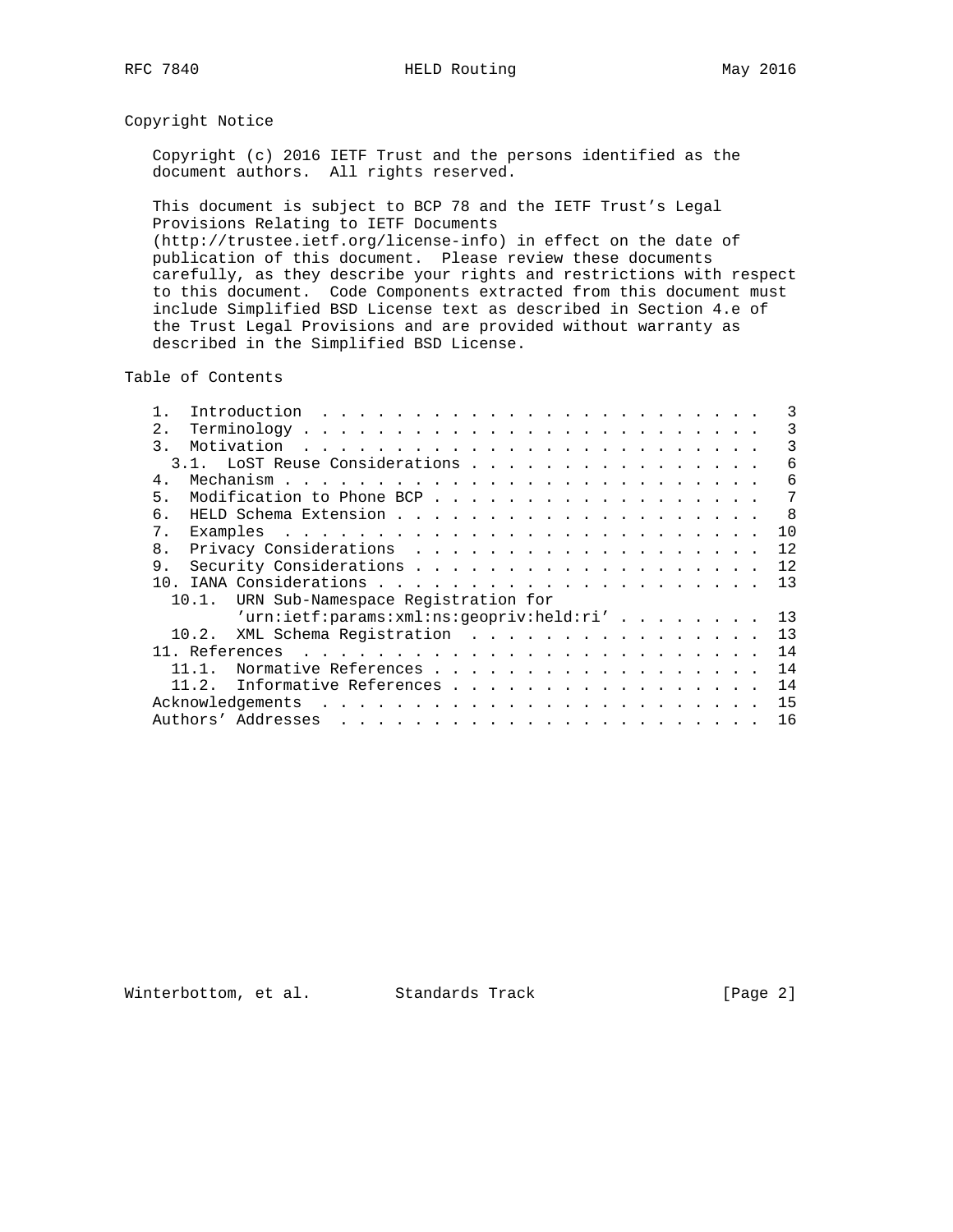### 1. Introduction

 The general Emergency Context Resolution with Internet Technology (ECRIT) calling models described in [RFC6443] and [RFC6881] require a local Location-to-Service Translation (LoST) server or network of forest guides in order to determine the address of the Public Safety Answering Point (PSAP) in the best position to handle a call. Networks of forest guides have not materialized and while PSAPs are moving towards IP networks, LoST server deployment is not ubiquitous. Some regions and countries have expressed reluctance to deploy LoST servers making aspects of the current ECRIT architecture hard to realize.

 To address regulatory requirements, such as [M493], evolving architectures in Europe couple location and routing information in the access network while using a softswitch-centric approach to emergency call processing. This document describes an extension to the HELD protocol [RFC5985], so that a location information server can provide emergency routing information in the absence of a LoST server or network of forest guides.

### 2. Terminology

 The key words "MUST", "MUST NOT", "REQUIRED", "SHALL", "SHALL NOT", "SHOULD", "SHOULD NOT", "RECOMMENDED", "MAY", and "OPTIONAL" in this document are to be interpreted as described in [RFC2119].

 The terms "Location Information Server (LIS)", "Emergency Services Routing Proxy (ESRP)", "Voice Service Provider (VSP)", and "Public Safety Answering Point (PSAP)" are used as defined in [RFC6443].

 The term "Access Network Provider" is used as defined in [RFC5687] and encompasses both the Internet Access Provider (IAP) and Internet Service Provider (ISP).

The term "forest guide" is used as defined in [RFC5582].

### 3. Motivation

 The Internet emergency calling architecture specified in [RFC6881] describes two main models for emergency call processing. The first is a device-centric model, where a device obtains location information using a location configuration protocol, such as HELD [RFC5985], and then proceeds to determine the address of the next hop closer to the local PSAP using LoST [RFC5222]. Figure 1 shows this model in a simplified form.

Winterbottom, et al. Standards Track [Page 3]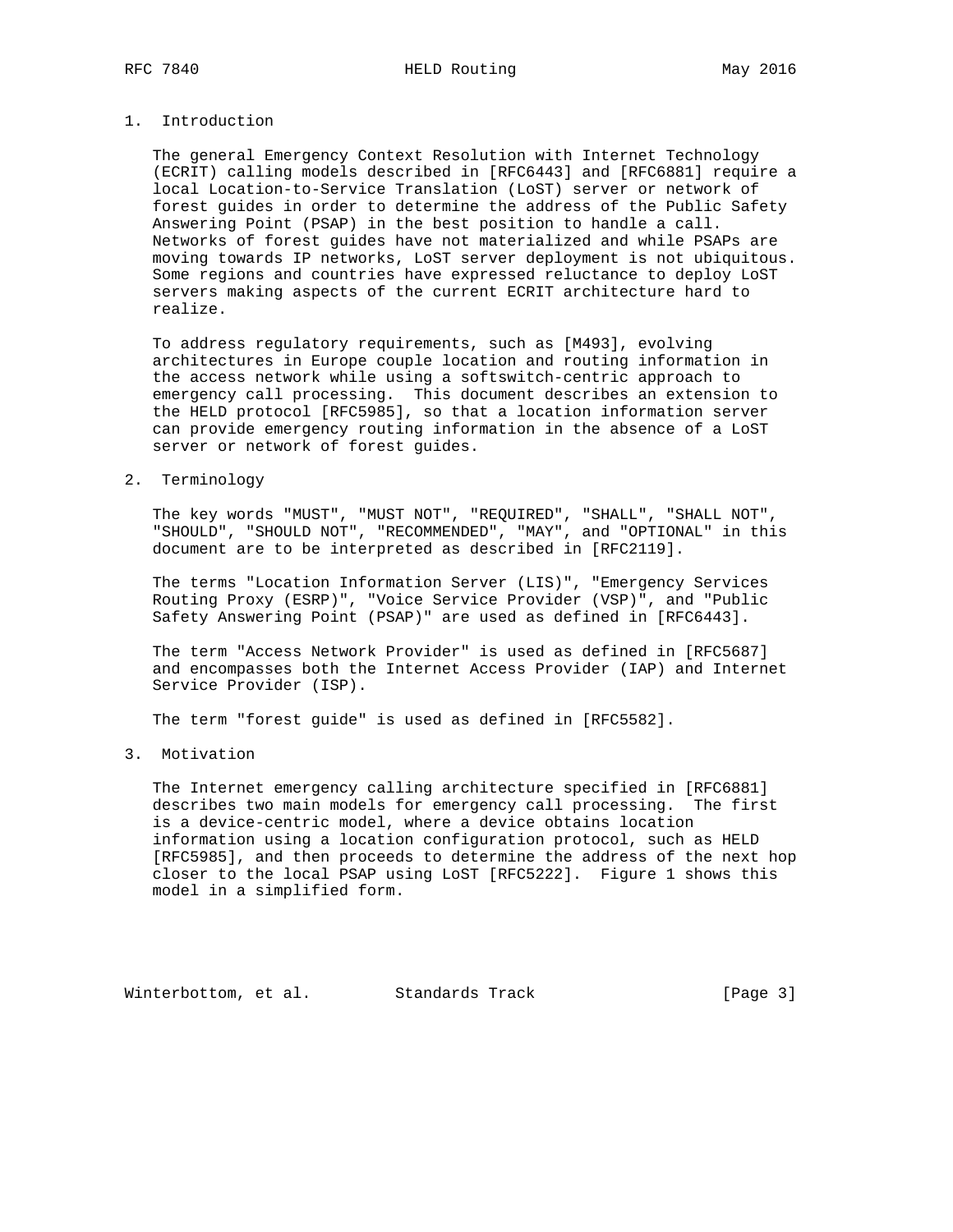

Figure 1: Device-Centric Emergency Services Model

 The second approach is a softswitch-centric model, where a device initiates an emergency call, and the serving softswitch detects that the call is an emergency and initiates retrieving the caller's location from a LIS using HELD [RFC5985] with identity extensions [RFC6155] [RFC6915] and then determines the route to the local PSAP using LoST [RFC5222]. Figure 2 shows the high-level protocol interactions.



Figure 2: Softswitch-Centric Calling Model

Winterbottom, et al. Standards Track [Page 4]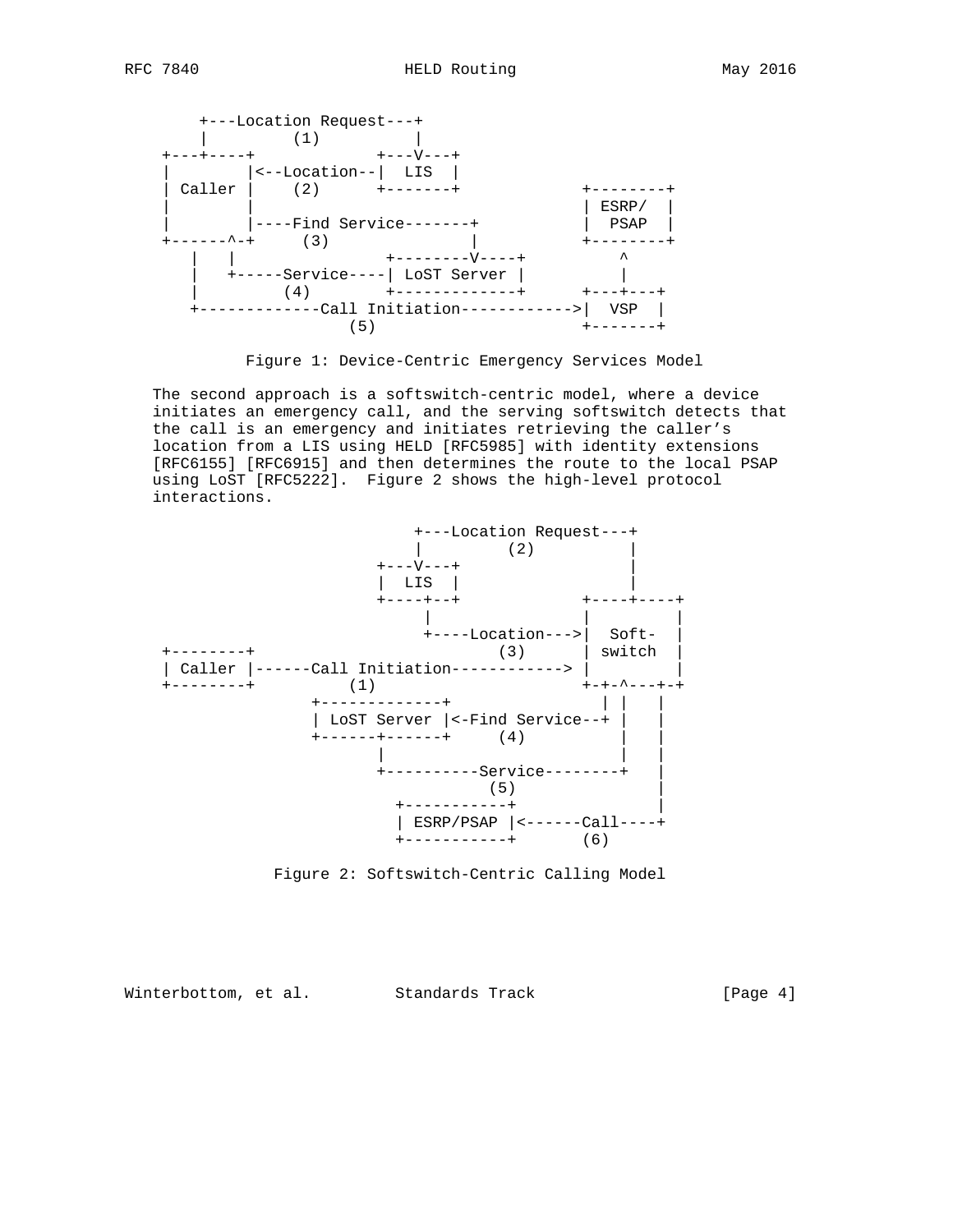In the softswitch-centric model, when a VSP receives an emergency call, it performs two tasks. The first task is to determine the correct LIS to ask for location information; this is done using a combination of reverse DNS lookup described in [RFC7216] to acquire the serving domain name and then using [RFC5986] to determine the LIS URI. Once the location is obtained from the LIS, the VSP determines the LoST server associated with the domain serving the caller and queries it for the correct PSAP address.

 LoST server discovery is a domain-based activity, similar to the LIS discovery technique. However, unlike the LIS that is a domain-bound service, a LoST server is a geographically bound service. This means that for a domain that spans multiple geographic regions, the LoST server determined may not be able to provide a route to the necessary PSAP. When this occurs, the contacted LoST server invokes the help of other LoST servers, and this requires the deployment of forest guides.

 At the time of writing, several countries have expressed a reluctance to deploy public LoST servers. In countries amenable to the use of LoST and forest guides, no public forest guides have been deployed. There appears to be little interest from the public sector in establishing a global forest-guide network. These issues pose threats to the ability of both the device-centric and the softswitch centric calling approaches to operate everywhere.

 The device-centric and softswitch-centric calling models both involve the notion of a LIS bound to the serving access network. In many cases, the LIS already knows the destination PSAP URI for any given location. In [RFC6881], for example, the LIS validates civic locations using a location validation procedure based on the LoST protocol [RFC5222]. The LoST validation request is similar to a LoST routing request and provides the LIS with the same PSAP routing information that a routing request would. In other cases, the LIS knows the correct PSAP for a given location at provisioning time, or the access network might always route to the same emergency provider. Irrespective of the way in which the LIS learns the PSAP URI for a location, the LIS will, in a great many cases, already have this information.

 This document specifies an extension to the HELD protocol, so that emergency routing information can be requested from the LIS at the same time that location information is requested. This document updates [RFC6881] by requiring devices and softswitches that understand this specification to always request routing information to avoid the risk of query failure where no LoST server or forest guide network is deployed.

Winterbottom, et al. Standards Track [Page 5]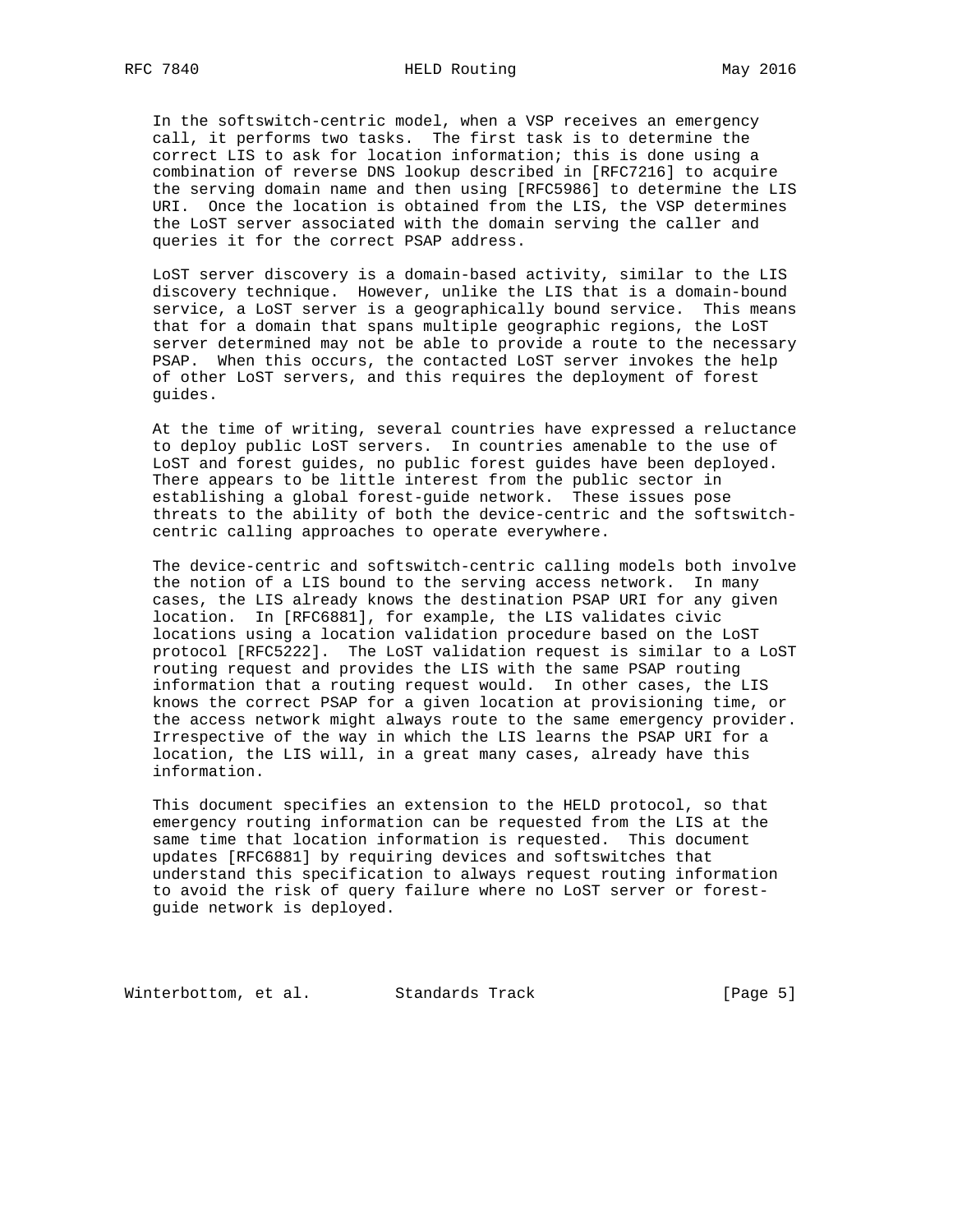# RFC 7840 **HELD Routing** May 2016

## 3.1. LoST Reuse Considerations

 The LoST protocol [RFC5222] defines a <mapping> element that describes a service region and associated service URLs. Reusing this element from LoST to provide the routing URIs was considered. However, this would have meant that several of the mandatory components in the <mapping> element would have had to contain ambiguous or misleading values. Specifically, the "source" attribute is required to contain a LoST application-unique string for the authoritative server. However, in the situations described in this specification, there may not be an authoritative LoST server, so any value put into this attribute would be misleading. In addition to this, routing information received in the manner described in this specification should not be cached by the receiver, so detailing when the routing information expires or was last updated is irrelevant.

### 4. Mechanism

 The mechanism consists of adding an element to the HELD locationRequest and an element to the locationResponse.

 The request element indicates that the requestor wants the LIS to provide routing information based on the location of the end device. If the routing request is sent with no attribute, then URIs for urn:service:sos are returned. If the requestor wants routing information for a specific service, then they may include an optional service URN. This service MUST exist in the IANA "Service URN Labels" repository created by [RFC5031]. If a service is specified, and the LIS does not understand the requested service, then URIs for urn:service:sos are returned.

 If the LIS understands the routing request and has routing information for the location, then it includes the information in a routingInformation element returned in the locationResponse. How the LIS obtains this information is left to implementation. Possibilities are described in Section 3.

 A LIS that does not understand the routing request element ignores it and returns the location information in the normal manner.

 A LIS that does support the routing request element MUST support returning URIs for urn:service:sos and any regionally defined sub services while following the URN traversal rules defined in [RFC5031].

Winterbottom, et al. Standards Track [Page 6]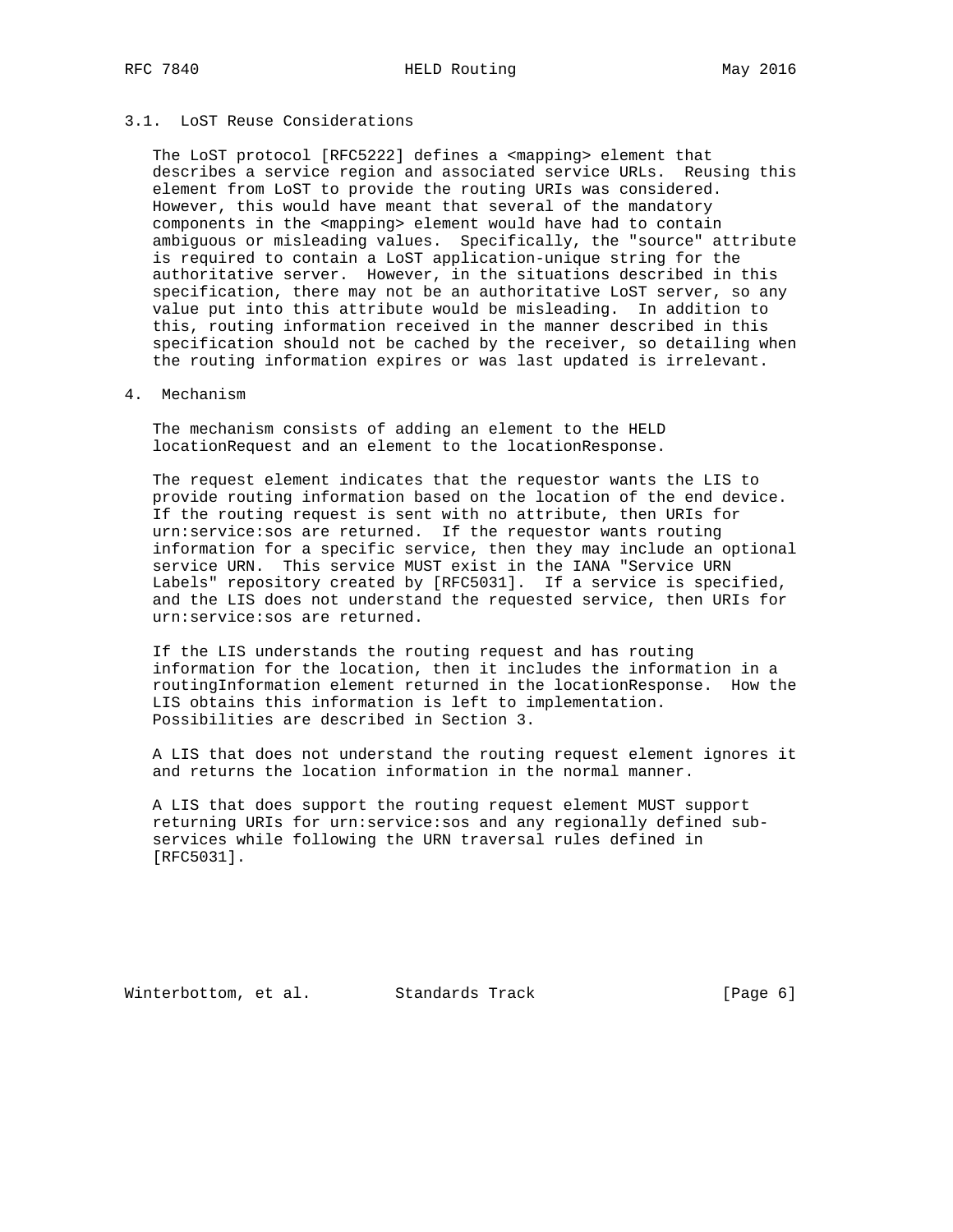A LIS that does understand the routing request element but can't obtain any routing information for the end-device's location MUST set the defaultRoute attribute to "true" and return a default PSAP or gateway URI along with the determined location information in the locationResponse.

 A LIS that understands the routing request element but not the specified service URN MUST follow the URN traversal rules defined in [RFC5031].

 A LIS that receives a request for emergency routing information that it understands MUST return the correct emergency routing information if it has or is able to acquire the routing information for the location of the target device.

 The routing information in the location response consists of a service element identified by a service name. The service name is a URN and might contain a general emergency service URN such as urn:service:sos or a specific service URN depending on what was requested and what the LIS is able to provide. A list of one or more service destinations is provided for the service name. Each destination is expressed as a URI, and each URI scheme should only appear once in this list. The routing URIs are intended to be used at the time they are received. To avoid any risks of using stale routing URIs, the values MUST NOT be cached by the receiving entity.

5. Modification to Phone BCP

This section describes the normative updates to Phone BCP [RFC6881].

 It is important for devices and intermediaries to take all steps possible to ensure that emergency calls are routed to the correct PSAP. An alternative to providing routing information via global forest guides or local LoST servers is for local networks to configure the PSAP address information in the network location server. This specification updates Phone BCP [RFC6881] to provide this option. The update requires devices and intermediaries using the HELD protocol to always include the HELD routing extension. If the LIS is configured with the routing information, it can provide it; if it is not, then the device or intermediary tries LoST to acquire the PSAP URI.

 Section 6.5 of [RFC6881] defines "End System Location Configuration". Requirement ED-23/INT-18/SP-14 is updated when HELD is used as the Location Configuration Protocol (LCP) such that "the request MUST include the requestRoutingInformation element." The remainder of the requirement remains unchanged.

Winterbottom, et al. Standards Track [Page 7]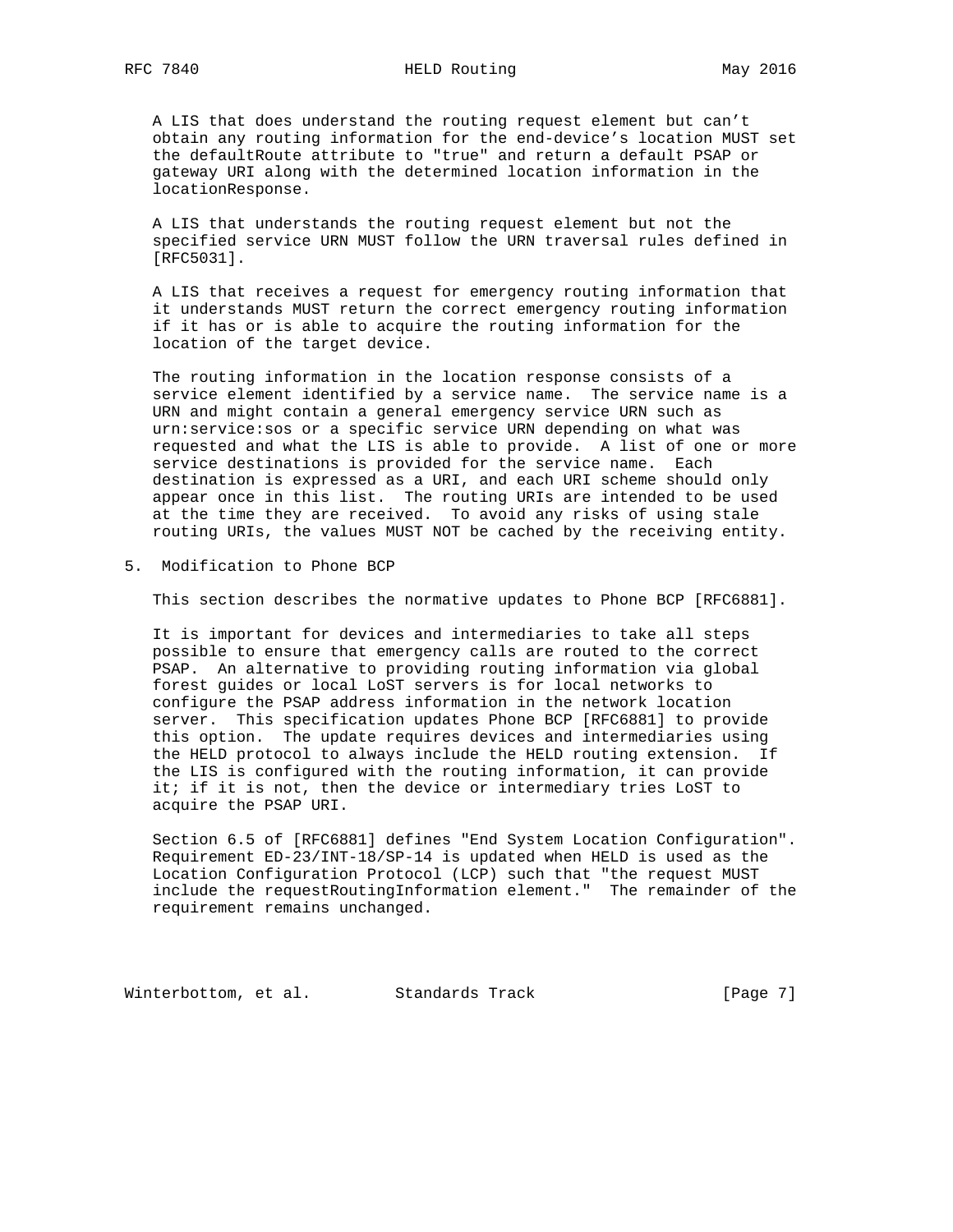This document adds a new requirement to Section 7 of [RFC6881].

 "ED-51a : Endpoints MUST support the HELD requestRoutingInformation element and be able to interpret and use any routing information returned in the locationResponse."

This document adds two new requirements to Section 8 of [RFC6881].

 "ED-52a : Endpoints that acquire routing information in a HELD locationResponse SHOULD use this routing information but MAY perform a LoST findService request if they have a location value."

 "ED-52b : Endpoints that acquire routing information in a HELD locationResponse with a defaultRoute attribute of "true" MUST perform a LoST findService request if they have a location value. If a route is provided by the LoST server, then this route MUST be used, otherwise the routing information provided in the HELD response SHOULD be used."

 This document amends SP-26 from Section 8 of [RFC6881] such that a LoST mapping need not be requested if non-default routing information is provided in the HELD locationResponse.

6. HELD Schema Extension

This section describes the schema extension to HELD.

```
 <?xml version="1.0"?>
<xs:schema
 targetNamespace="urn:ietf:params:xml:ns:geopriv:held:ri"
 xmlns:xs="http://www.w3.org/2001/XMLSchema"
 xmlns:ri="urn:ietf:params:xml:ns:geopriv:held:ri"
 xmlns:xml="http://www.w3.org/XML/1998/namespace"
 elementFormDefault="qualified" attributeFormDefault="unqualified">
  <xs:element name="requestRoutingInformation">
     <xs:complexType name="empty">
        <xs:attribute name="service" type="xs:anyUri"
            use="optional" default="urn:service:sos"/>
     </xs:complexType>
  </xs:element>
  <xs:complexType name="service">
```

```
 <xs:complexContent>
  <xs:restriction base="xs:anyType">
```
Winterbottom, et al. Standards Track [Page 8]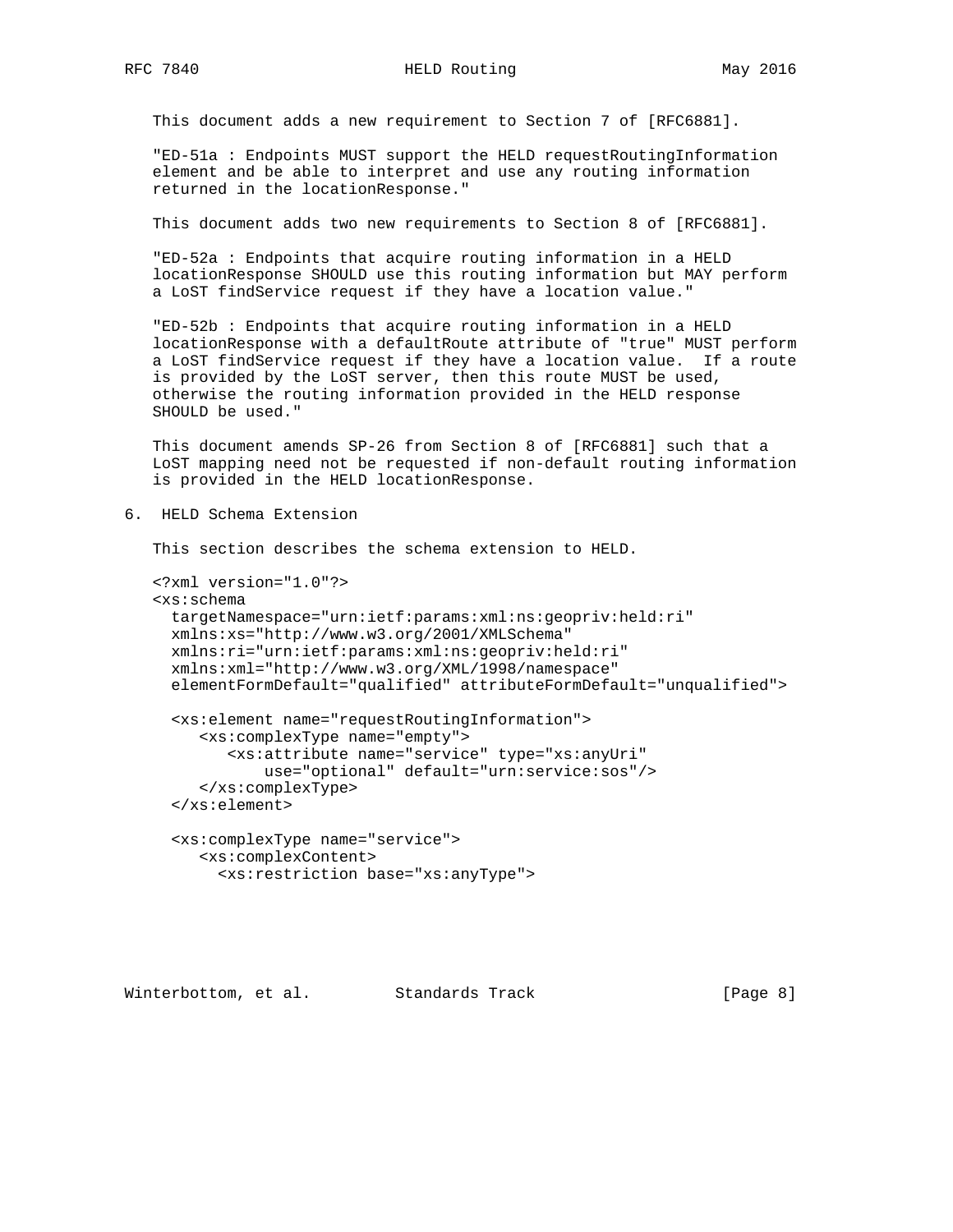```
 <xs:sequence>
          <xs:element name="dest" type="xs:anyURI"
                maxOccurs="unbounded"/>
           <xs:any namespace="##other" processContents="lax"
                  minOccurs="0" maxOccurs="unbounded"/>
        </xs:sequence>
        <xs:attribute name="defaultRoute" type="xs:boolean"
                      use="optional" default="false"/>
        <xs:attribute name="serviceUri" type="xs:anyURI"
                      use="required"/>
        <xs:anyAttribute namespace="##any" processContents="lax"/>
     </xs:restriction>
   </xs:complexContent>
</xs:complexType>
<xs:element name="routingInformation" type="ri:riType"/>
<xs:complexType name="riType">
 <xs:complexContent>
    <xs:restriction base="xs:anyType">
      <xs:sequence>
        <xs:element name="service" type="ri:service"/>
        <xs:any namespace="##other" processContents="lax"
                minOccurs="0" maxOccurs="unbounded"/>
      </xs:sequence>
      <xs:anyAttribute namespace="##any" processContents="lax"/>
    </xs:restriction>
  </xs:complexContent>
</xs:complexType>
```
</xs:schema>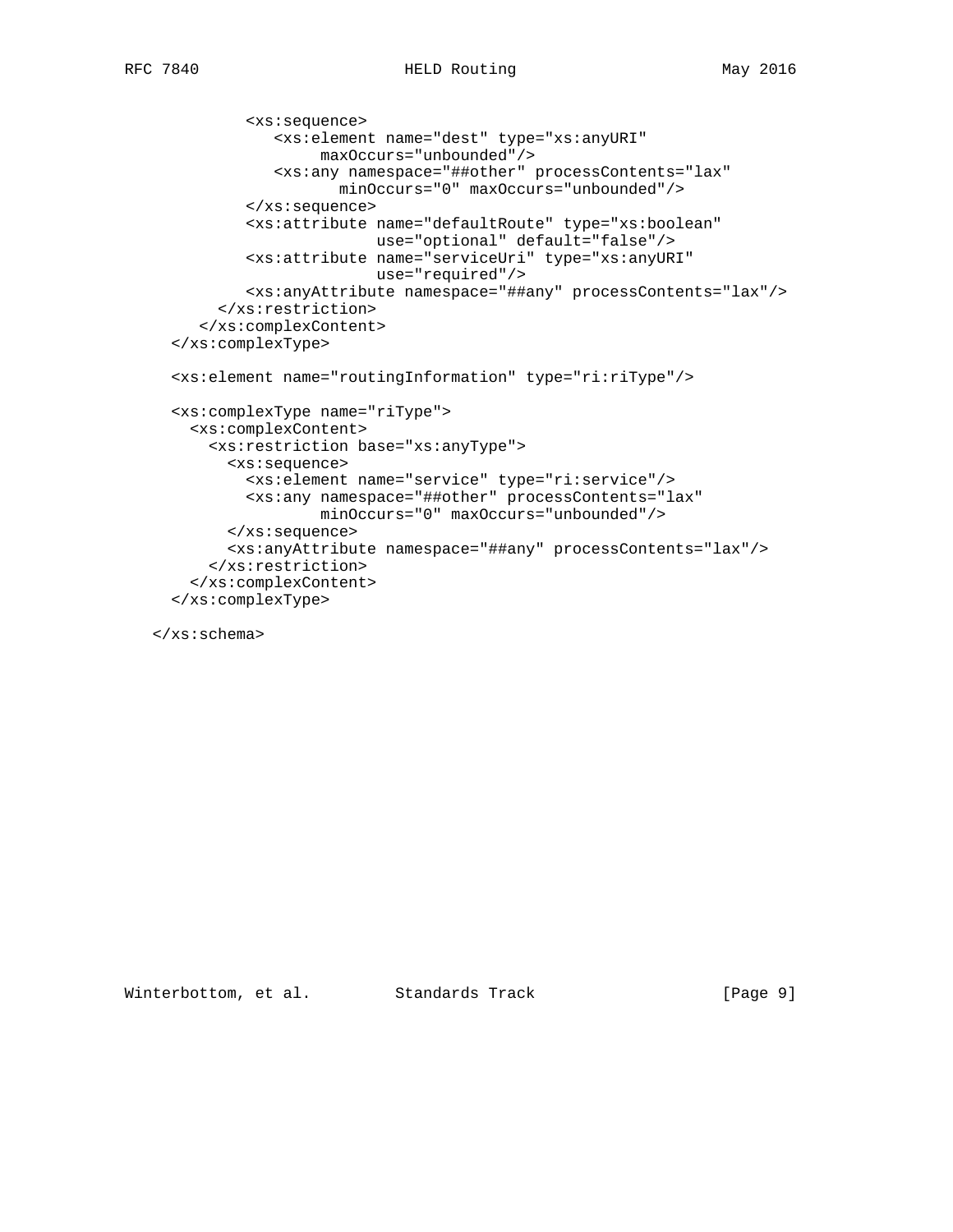## 7. Examples

 Figure 3 illustrates a <locationRequest> example that contains IP flow information in the request.

 <locationRequest xmlns="urn:ietf:params:xml:ns:geopriv:held" responseTime="emergencyRouting">

```
 <requestRoutingInformation
     xmlns="urn:ietf:params:xml:ns:geopriv:held:ri"/>
  <flow xmlns="urn:ietf:params:xml:ns:geopriv:held:flow"
            layer4="tcp" layer3="ipv4">
    <src>
      <address>192.0.2.12</address>
      <port>1024</port>
   \langlesrc>
    <dst>
      <address>192.0.2.195</address>
      <port>80</port>
    </dst>
 \langle flow>
</locationRequest>
```
Figure 3: Example Location Request

Winterbottom, et al. Standards Track [Page 10]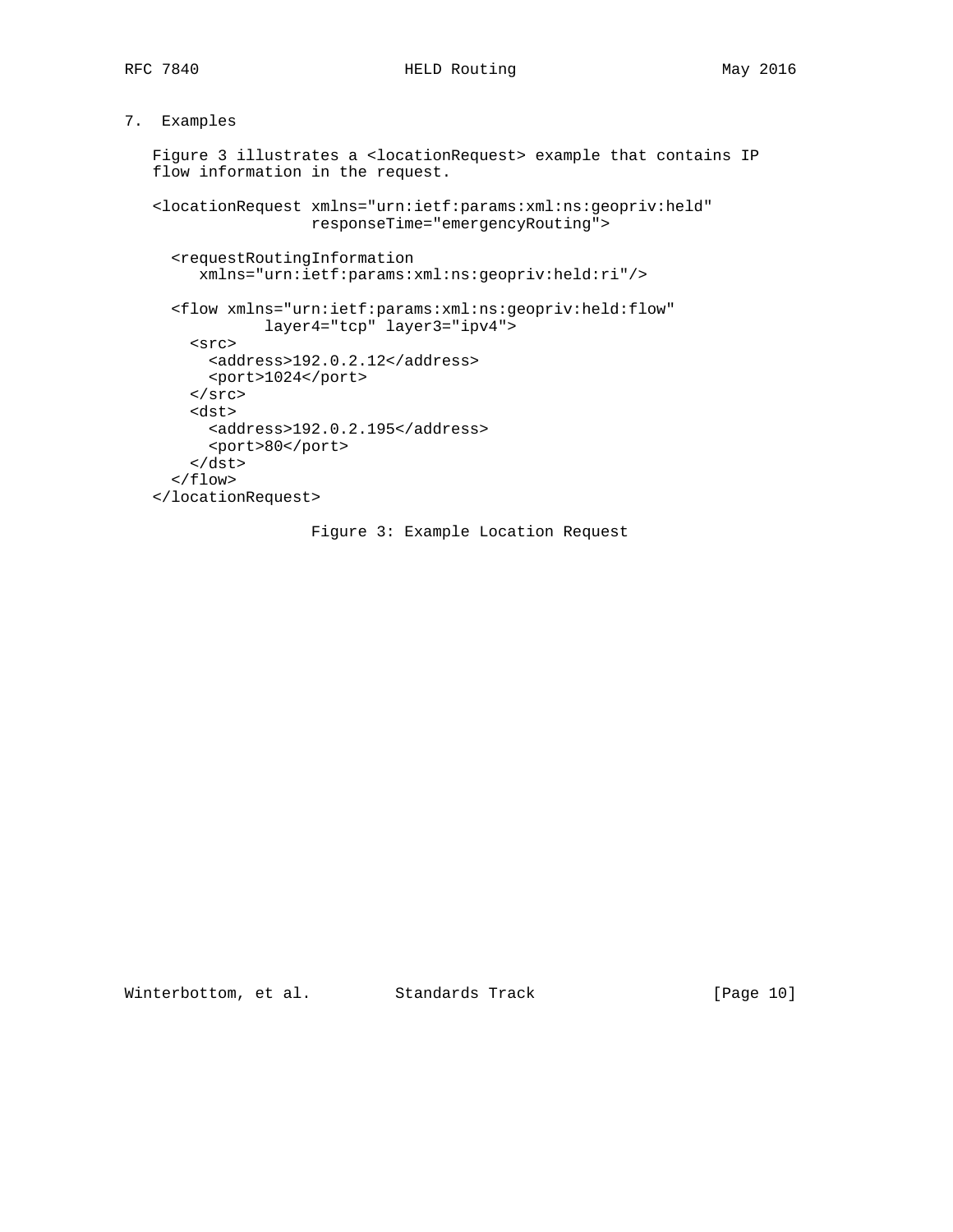```
 Figure 4 illustrates the <locationResponse> message containing two
location URIs: an HTTPS and a SIP URI. Additionally, the response
contains routing information.
<locationResponse xmlns="urn:ietf:params:xml:ns:geopriv:held">
  <locationUriSet expires="2006-01-01T13:00:00.0Z">
    <locationURI>
                https://ls.example.com:9768/357yc6s64ceyoiuy5ax3o
        </locationURI>
    <locationURI>
                sip:9769+357yc6s64ceyoiuy5ax3o@ls.example.com
    </locationURI>
  </locationUriSet>
  <routingInformation
      xmlns="urn:ietf:params:xml:ns:geopriv:held:ri">
    <service serviceUri="urn:service:sos">
      <dest>sip:112@example.com</dest>
      <dest>sips:112@example.com</dest>
      <dest>xmpp:112@example.com</dest>
    </service>
  </routingInformation>
</locationResponse>
```
Figure 4: Example Location Response

Winterbottom, et al. Standards Track [Page 11]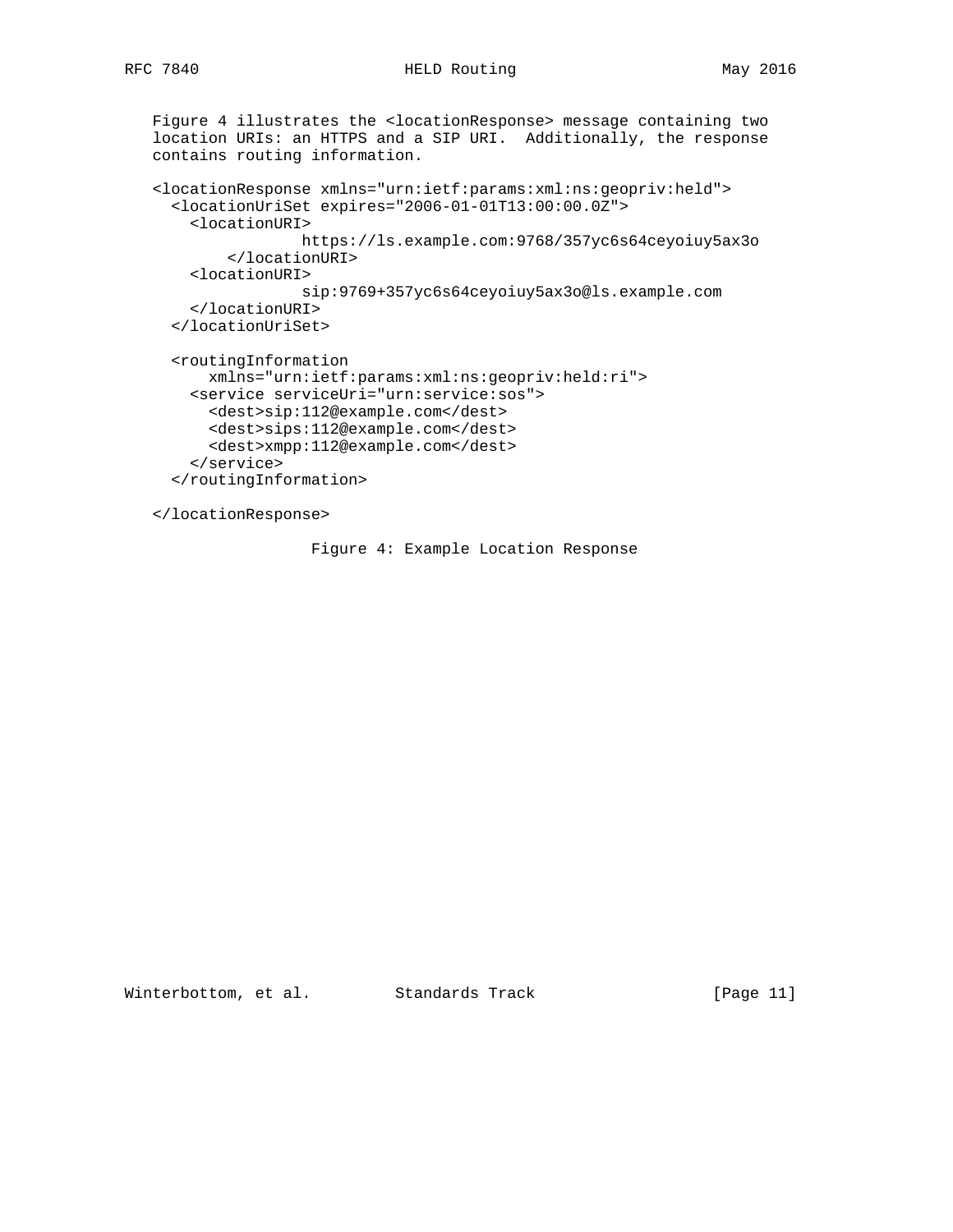Figure 5 illustrates the <locationResponse> message containing default routing information and an HTTPS location URI.

```
 <locationResponse xmlns="urn:ietf:params:xml:ns:geopriv:held">
   <locationUriSet expires="2016-01-01T13:00:00.0Z">
      <locationURI>
             https://ls.example.com:9768/357yc6s64ceyoiuy5ax3o
          </locationURI>
   </locationUriSet>
   <routingInformation
          xmlns="urn:ietf:params:xml:ns:geopriv:held:ri">
      <service defaultRoute="true" serviceUri="urn:service:sos">
         <dest>sip:112@example.com</dest>
         <dest>sips:112@example.com</dest>
         <dest>xmpp:112@example.com</dest>
      </service>
   </routingInformation>
```
</locationResponse>

Figure 5: Example Location Response with Default Routing Information

8. Privacy Considerations

 This document makes no changes that require privacy considerations beyond those already described in [RFC5985]. It does, however, extend those described in [RFC6155].

 [RFC5985] describes the privacy considerations surrounding the HELD location configuration protocol, and this document makes no specific changes to these considerations.

 [RFC6155] extends HELD beyond a simple LCP by enabling authorized third parties to acquire location information and describing the issues in Section 4. The HELD routing extension supports returning URIs that represent specific services operating in the Target's vicinity. This represents additional information about the Target; as a consequence, it is recommended that this option only be used when the LIS returns a location URI, not a location value.

9. Security Considerations

 This document imposes no additional security considerations beyond those already described in [RFC5985] and [RFC6155].

Winterbottom, et al. Standards Track [Page 12]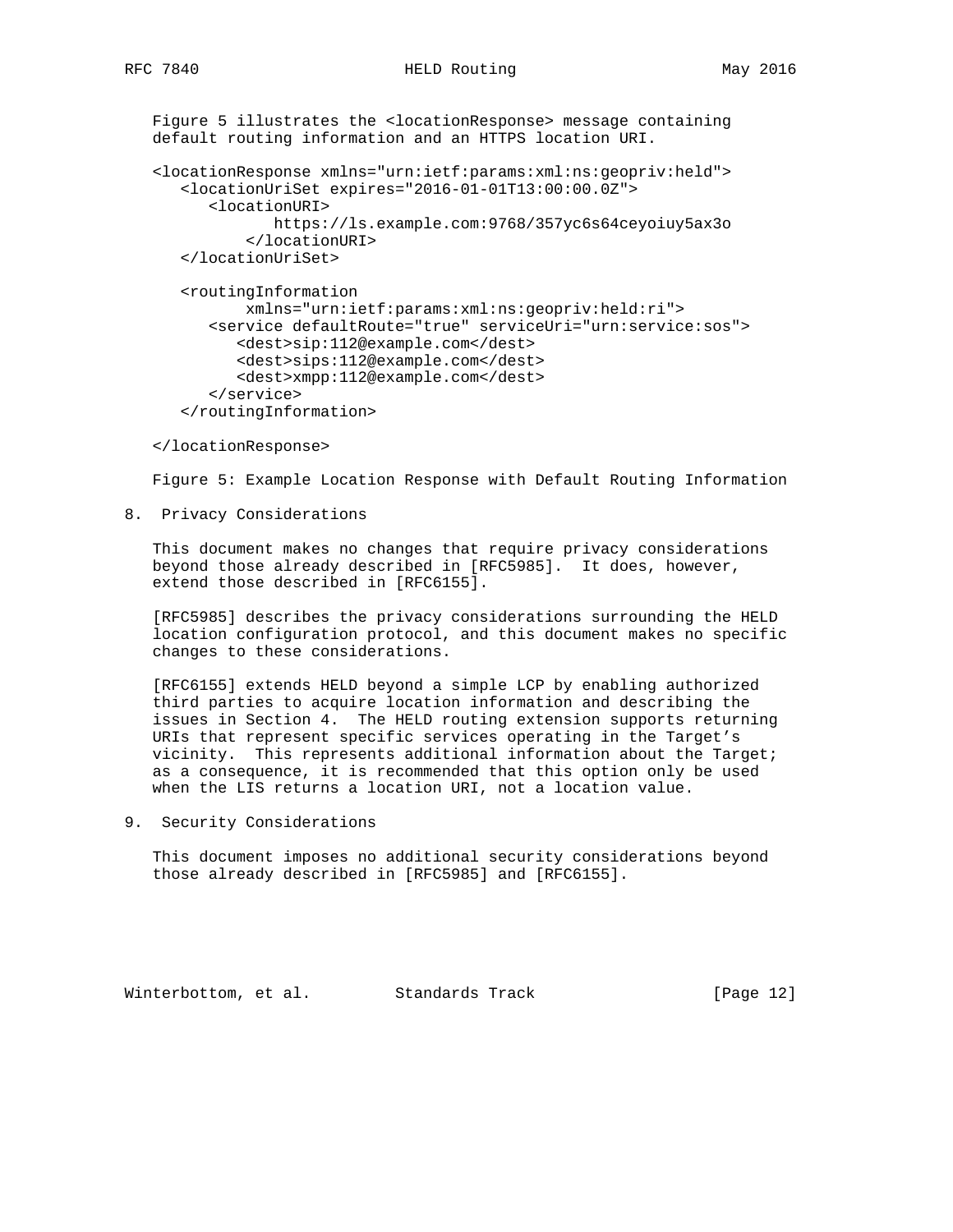10. IANA Considerations

10.1. URN Sub-Namespace Registration for 'urn:ietf:params:xml:ns:geopriv:held:ri' Per this document, IANA has registered a new XML namespace, following the guidelines in [RFC3688]. URI: urn:ietf:params:xml:ns:geopriv:held:ri Registrant Contact: IETF ECRIT working group (ecrit@ietf.org), James Winterbottom (a.james.winterbottom@gmail.com). XML: BEGIN <?xml version="1.0"?> <!DOCTYPE html PUBLIC "-//W3C//DTD XHTML 1.0 Strict//EN" "http://www.w3.org/TR/xhtml1/DTD/xhtml1-strict.dtd"> <html xmlns="http://www.w3.org/1999/xhtml" xml:lang="en"> <head> <title>HELD Routing Information Extensions</title> </head> <body> <h1>Additional Element for HELD Routing Information</h1> <h2>urn:ietf:params:xml:ns:geopriv:held:ri</h2> <p>See <a href="http://www.rfc-editor.org/rfc/rfc7840.txt"> RFC 7840</a>.</p> </body> </html> END

10.2. XML Schema Registration

 This section registers an XML schema as per the procedures in [RFC3688].

URI: urn:ietf:params:xml:schema:geopriv:held:ri

 Registrant Contact: IETF ECRIT working group (ecrit@ietf.org), James Winterbottom (a.james.winterbottom@gmail.com).

 XML: The XML for this schema can be found as the entirety of Section 6 of this document.

Winterbottom, et al. Standards Track [Page 13]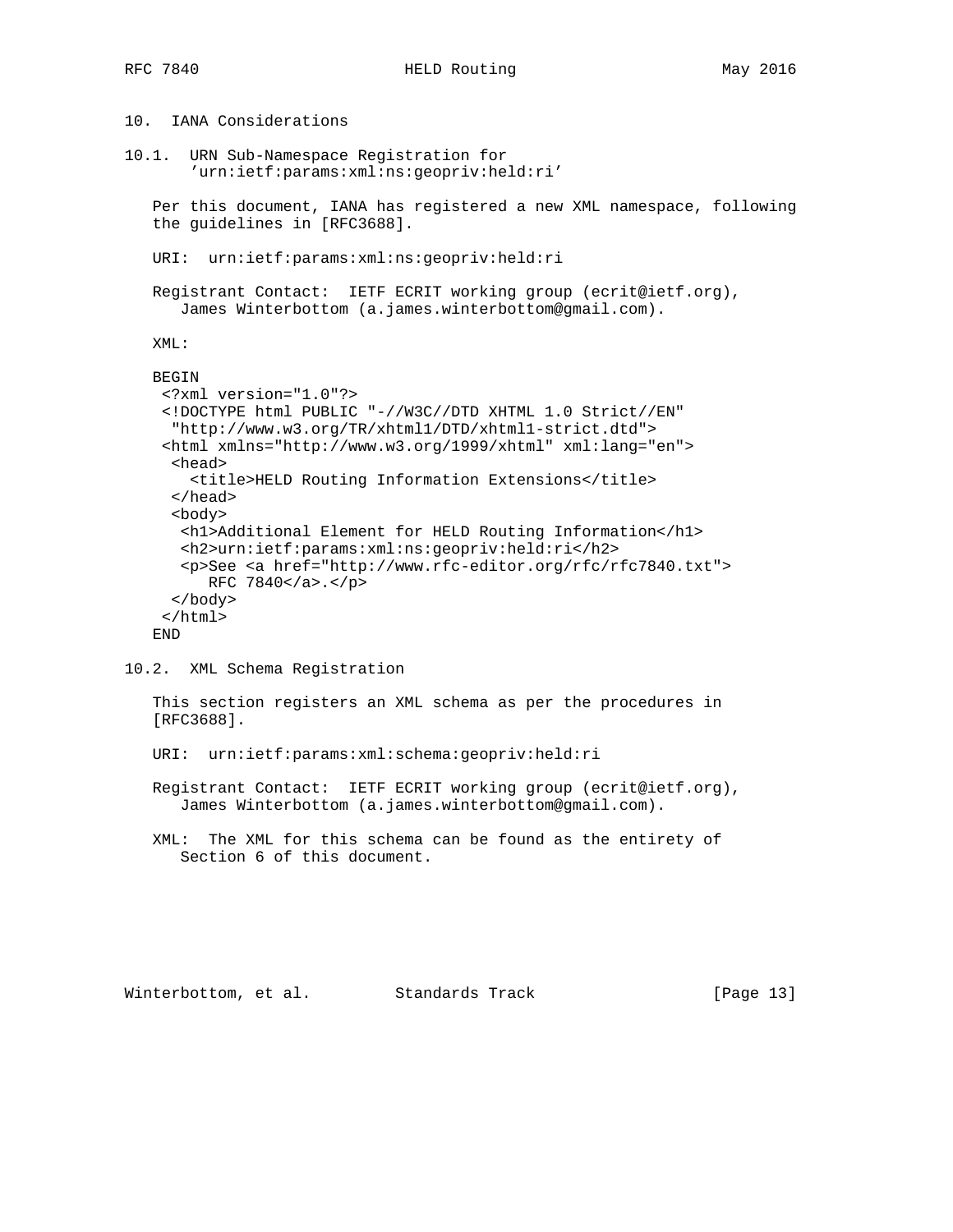### 11. References

- 11.1. Normative References
	- [RFC2119] Bradner, S., "Key words for use in RFCs to Indicate Requirement Levels", BCP 14, RFC 2119, DOI 10.17487/RFC2119, March 1997, <http://www.rfc-editor.org/info/rfc2119>.
	- [RFC5985] Barnes, M., Ed., "HTTP-Enabled Location Delivery (HELD)", RFC 5985, DOI 10.17487/RFC5985, September 2010, <http://www.rfc-editor.org/info/rfc5985>.
	- [RFC6881] Rosen, B. and J. Polk, "Best Current Practice for Communications Services in Support of Emergency Calling", BCP 181, RFC 6881, DOI 10.17487/RFC6881, March 2013, <http://www.rfc-editor.org/info/rfc6881>.

11.2. Informative References

- [M493] European Telecommunications Standards Institute, "Functional architecture to support European requirements on emergency caller location determination and transport", ES 203 178, V1.1.1, February 2015.
- [RFC3688] Mealling, M., "The IETF XML Registry", BCP 81, RFC 3688, DOI 10.17487/RFC3688, January 2004, <http://www.rfc-editor.org/info/rfc3688>.
- [RFC5031] Schulzrinne, H., "A Uniform Resource Name (URN) for Emergency and Other Well-Known Services", RFC 5031, DOI 10.17487/RFC5031, January 2008, <http://www.rfc-editor.org/info/rfc5031>.
- [RFC5222] Hardie, T., Newton, A., Schulzrinne, H., and H. Tschofenig, "LoST: A Location-to-Service Translation Protocol", RFC 5222, DOI 10.17487/RFC5222, August 2008, <http://www.rfc-editor.org/info/rfc5222>.
- [RFC5582] Schulzrinne, H., "Location-to-URL Mapping Architecture and Framework", RFC 5582, DOI 10.17487/RFC5582, September 2009, <http://www.rfc-editor.org/info/rfc5582>.
- [RFC5687] Tschofenig, H. and H. Schulzrinne, "GEOPRIV Layer 7 Location Configuration Protocol: Problem Statement and Requirements", RFC 5687, DOI 10.17487/RFC5687, March 2010, <http://www.rfc-editor.org/info/rfc5687>.

Winterbottom, et al. Standards Track [Page 14]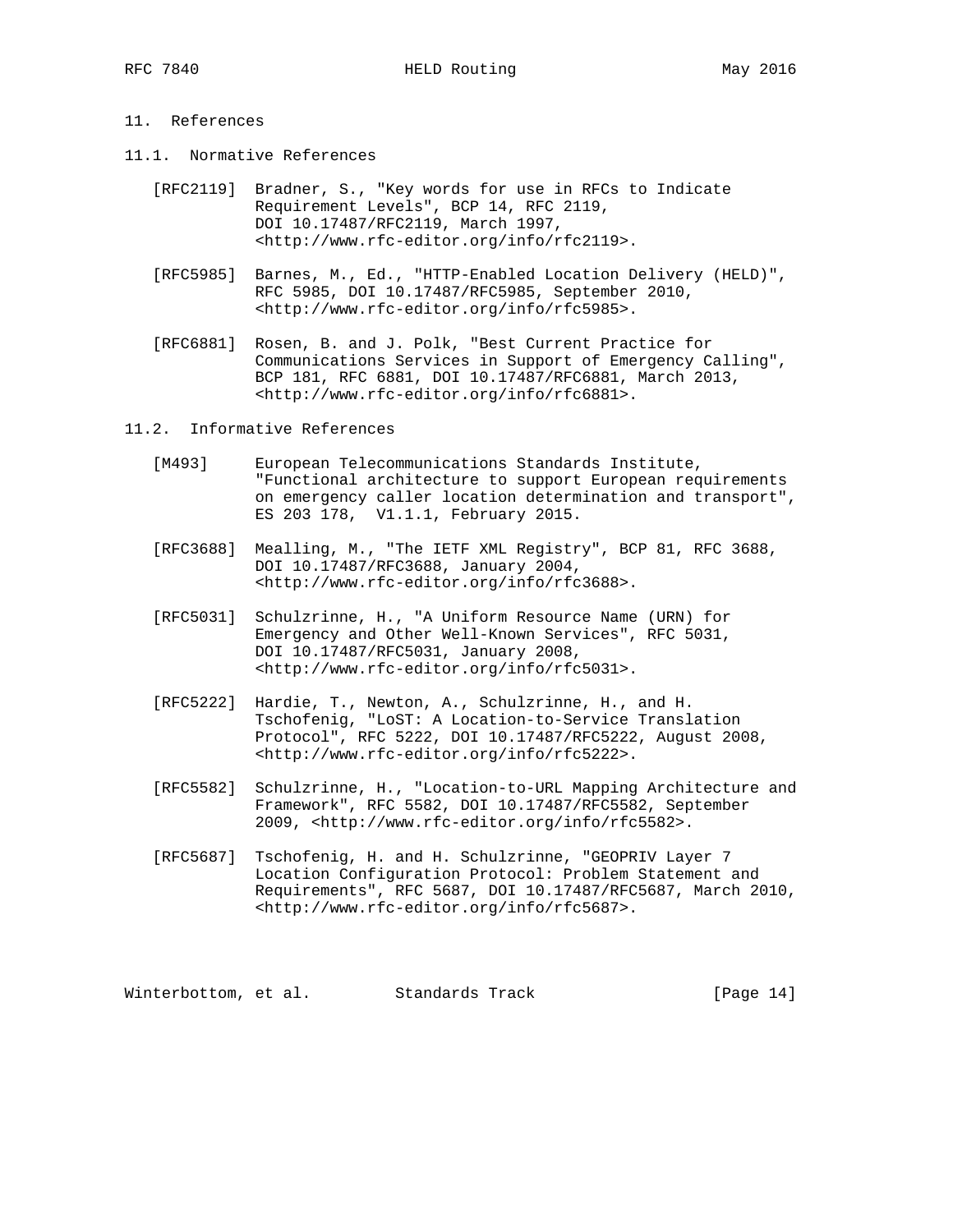- [RFC5986] Thomson, M. and J. Winterbottom, "Discovering the Local Location Information Server (LIS)", RFC 5986, DOI 10.17487/RFC5986, September 2010, <http://www.rfc-editor.org/info/rfc5986>.
- [RFC6155] Winterbottom, J., Thomson, M., Tschofenig, H., and R. Barnes, "Use of Device Identity in HTTP-Enabled Location Delivery (HELD)", RFC 6155, DOI 10.17487/RFC6155, March 2011, <http://www.rfc-editor.org/info/rfc6155>.
- [RFC6443] Rosen, B., Schulzrinne, H., Polk, J., and A. Newton, "Framework for Emergency Calling Using Internet Multimedia", RFC 6443, DOI 10.17487/RFC6443, December 2011, <http://www.rfc-editor.org/info/rfc6443>.
- [RFC6915] Bellis, R., "Flow Identity Extension for HTTP-Enabled Location Delivery (HELD)", RFC 6915, DOI 10.17487/RFC6915, April 2013, <http://www.rfc-editor.org/info/rfc6915>.
- [RFC7216] Thomson, M. and R. Bellis, "Location Information Server (LIS) Discovery Using IP Addresses and Reverse DNS", RFC 7216, DOI 10.17487/RFC7216, April 2014, <http://www.rfc-editor.org/info/rfc7216>.

Acknowledgements

 We would like to thank Wilfried Lange for sharing his views with us. We would also like to thank Bruno Chatras for his early review comments and Keith Drage for his more detailed review. Thanks to Roger Marshall and Randy Gellens for their helpful suggestions.

Winterbottom, et al. Standards Track [Page 15]